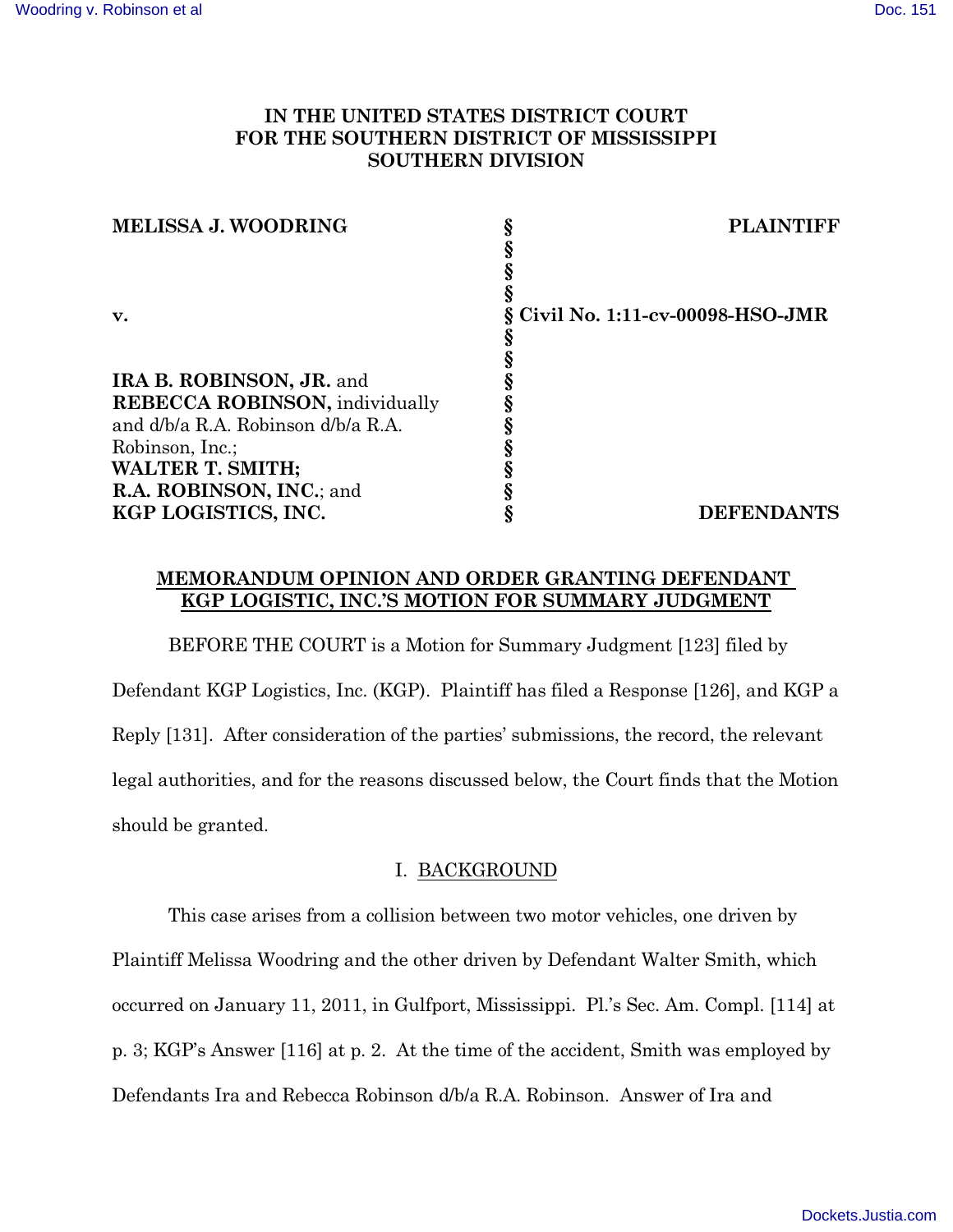Rebecca Robinson and R.A. Robinson [118] at p. 4; Answer of Walter Smith [117] at p. 3. It is undisputed that Smith was operating the vehicle in the course and scope of his employment when the accident occurred.

Defendant KGP performs installation and engineering services for AT&T Services, Inc. (AT&T). KGP's Mot. for Summ. J. [123] at pp. 2-3; Pl.'s Resp. [126] at p. 1. KGP hired R.A. Robinson as a subcontractor to build sites for AT&T's U-verse cabinets, and to partially install the cabinets. KGP's Mot. for Summ. J. [123] at pp. 3- 4; Dep. of Ron Standifer [123-6] at p. 4, Ex. F. to KGP's Mot. for Summ. J. [123]; Dep. of Ira Robinson [123-10] at p. 7, Ex. J to KGP's Mot. for Summ. J. [123]. The vehicle collision in question occurred while Smith was traveling to an AT&T job site on behalf of R.A. Robinson. KGP's Mot. for Summ. J. [123] at p. 3; Pl.'s Resp. [126] at p. 3.

KGP's contract with AT&T required KGP to ensure that its subcontractors maintained business automobile liability insurance with a limit of at least \$1,000,000.00 per accident. KGP-AT&T Agreement [123-4] at pp. 17-20, Ex. D. to KGP's Mot. for Summ. J. [123]. The subcontract between KGP and R.A. Robinson likewise required R.A. Robinson to maintain business automobile liability insurance with a limit of at least \$1,000.000.00 per accident. KGP-R.A. Robinson Agreement [123-3] at p. 17, Ex. C to KGP's Mot. for Summ. J. [123].

The automobile driven by Smith at the time of the accident was covered by an automobile insurance policy with liability limits of only \$50,000.00 per person and \$100,000.00 per occurrence. Policy [123-12], Ex. L to KGP's Mot. for Summ. J. [123]. Plaintiff alleges that she cannot be adequately compensated by this policy because

-2-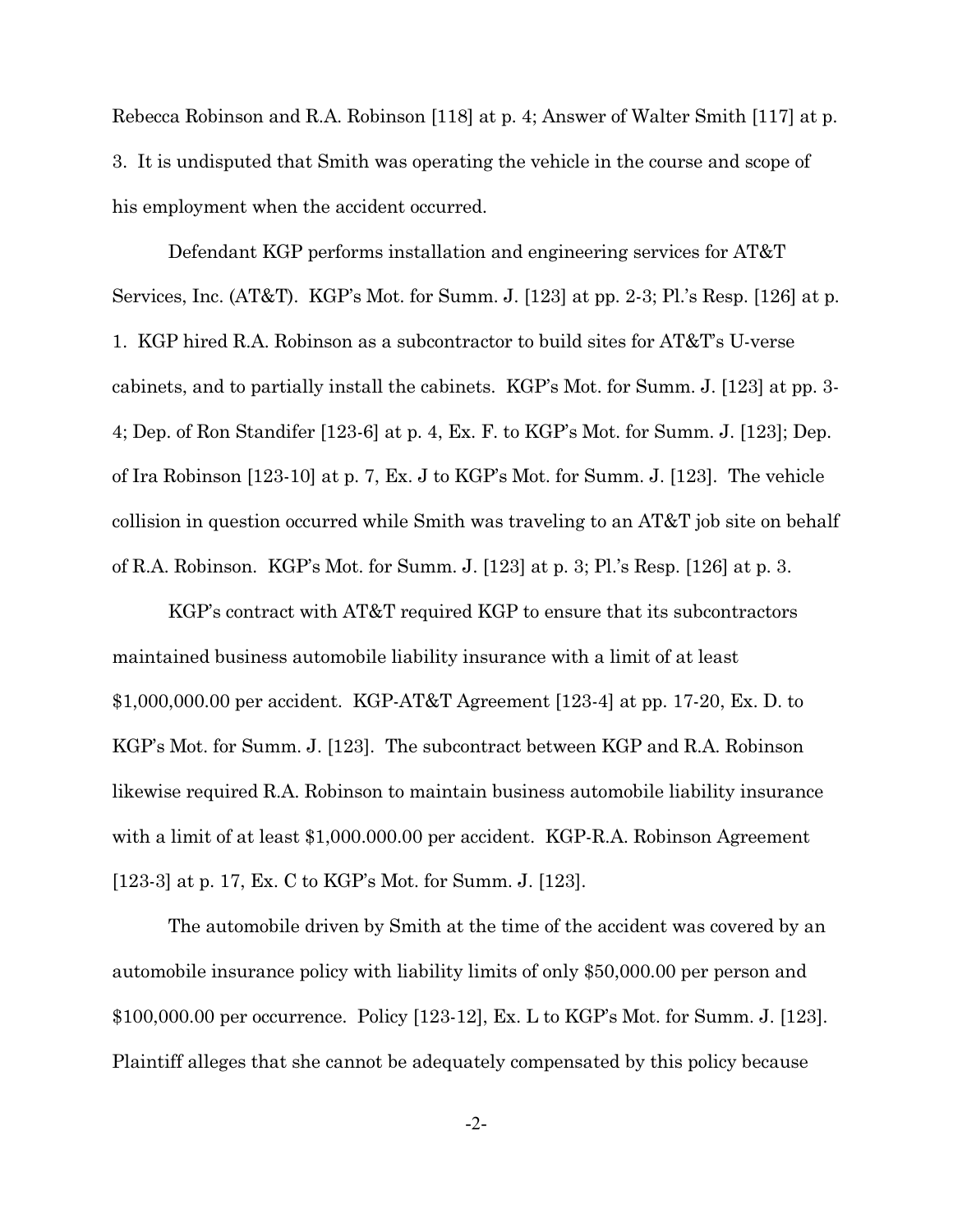she has incurred over \$800,000.00 in medical costs and suffered millions of dollars in damages. Pl.'s Resp. [126] at pp. 10-11. She seeks damages from KGP as a thirdparty beneficiary to its contracts with R.A. Robinson and AT&T, alleging that she was damaged by KGP's failure to ensure that R.A. Robinson maintained \$1,000,000.00 automobile policy limits as required by those contracts. Pl.'s Sec. Am. Compl. [114] at pp. 5-6. She also claims that KGP is vicariously liable for the acts of Smith and Robinson pursuant to the doctrine of *respondeat superior*. *Id.* at p. 3.

### II. DISCUSSION

#### A. The Court's Subject Matter Jurisdiction

The Court has jurisdiction over this civil action because "the matter in controversy exceeds the sum or value of \$75,000, exclusive of interest and costs, and is between citizens of different States." 28 U.S.C. § 1332. Plaintiff is a citizen of Mississippi. Pl.'s Sec. Am. Compl. [114] at p. 1. Smith is a citizen of Georgia. Answer of Walter Smith [117] at p. 2. R.A. Robinson is an unincorporated proprietorship, and its members, Ira and Rebecca Robinson, were citizens of Georgia at the time this action was filed. Answer of Rebecca Robinson [52] at pp. 1- 2; Answer of Ira Robinson [53] at pp. 1-2; *see Harvey v. Grey Wolf Drilling Co.*, 542 F.3d 1077, 1079-80 (5th Cir. 2008). KGP is a corporation organized under the laws of Minnesota, with its principal place of business in Minnesota. Answer of KGP [116] at p. 2. Plaintiff alleges damages in excess of \$75,000.00, exclusive of interests and costs. Pl.'s Sec. Am. Compl. [114] at 1; Pl.'s Resp. [126] at pp. 10-11. Thus, the requirements of diversity jurisdiction are satisfied.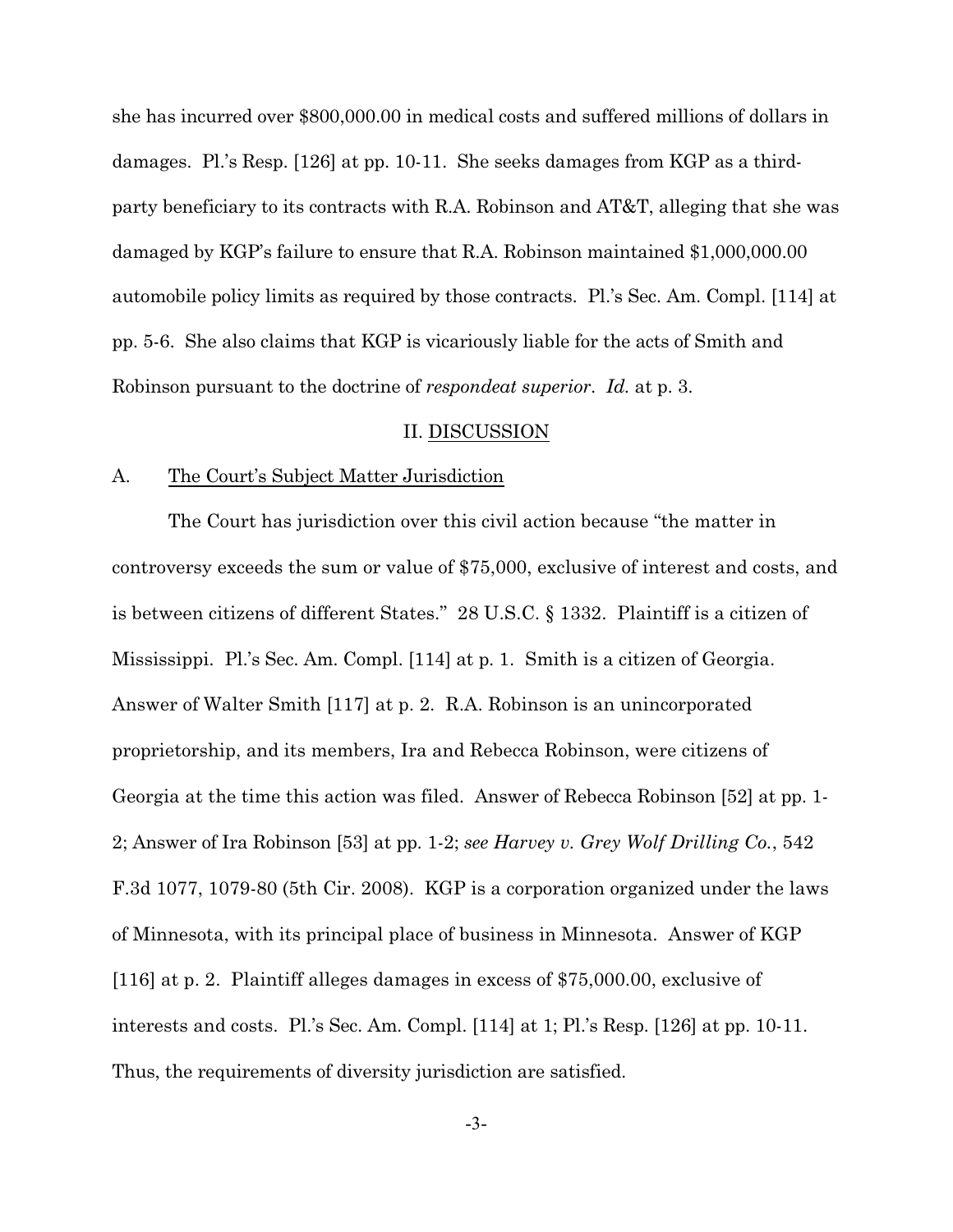Where federal jurisdiction is based on diversity, the court applies state substantive law. *Krieser v. Hobbs,* 166 F.3d 736, 739 (5th Cir. 1999); *see Erie R.R. Co. v. Tompkins,* 304 U.S. 64, 78-79 (1938). The parties agree that Mississippi substantive law governs this diversity case.

#### B. KGP's Motion for Summary Judgment

### 1. Summary Judgment Standard

Federal Rule of Civil Procedure 56(a) provides that summary judgment is appropriate "[i]f the movant shows that there is no genuine dispute as to any material fact and the movant is entitled to judgment as a matter of law." FED. R. CIV. P. 56(a). The purpose of summary judgment is to isolate and dispose of factually unsupported claims or defenses. *Melton v. Teachers Ins. & Annuity Ass'n of America,* 114 F.3d 557, 560 (5th Cir. 1997)(citing *Celotex Corp. v. Catrett*, 477 U.S. 317, 324 (1986)).

To rebut a properly supported motion for summary judgment, the opposing party must show, with "significant probative evidence," that there exists a genuine issue of material fact. *Hamilton v. Segue Software, Inc.*, 232 F.3d 473, 477 (5th Cir. 2000). In deciding whether summary judgment is appropriate, the Court views facts and inferences in the light most favorable to the nonmoving party. *RSR Corp. v. Int'l Ins. Co.*, 612 F.3d 851, 858 (5th Cir. 2010). However, if the evidence is merely colorable, or is not significantly probative, summary judgment is appropriate. *Cutting Underwater Techs*. *USA, Inc. v. ENI U.S. Operating Co,* 671 F.3d 512, 516 (5th Cir. 2012)(citing *Anderson v. Liberty Lobby, Inc.*, 477 U.S. 242, 249 (1986)). "[M]ere conclusory allegations are not competent summary judgment evidence, and

-4-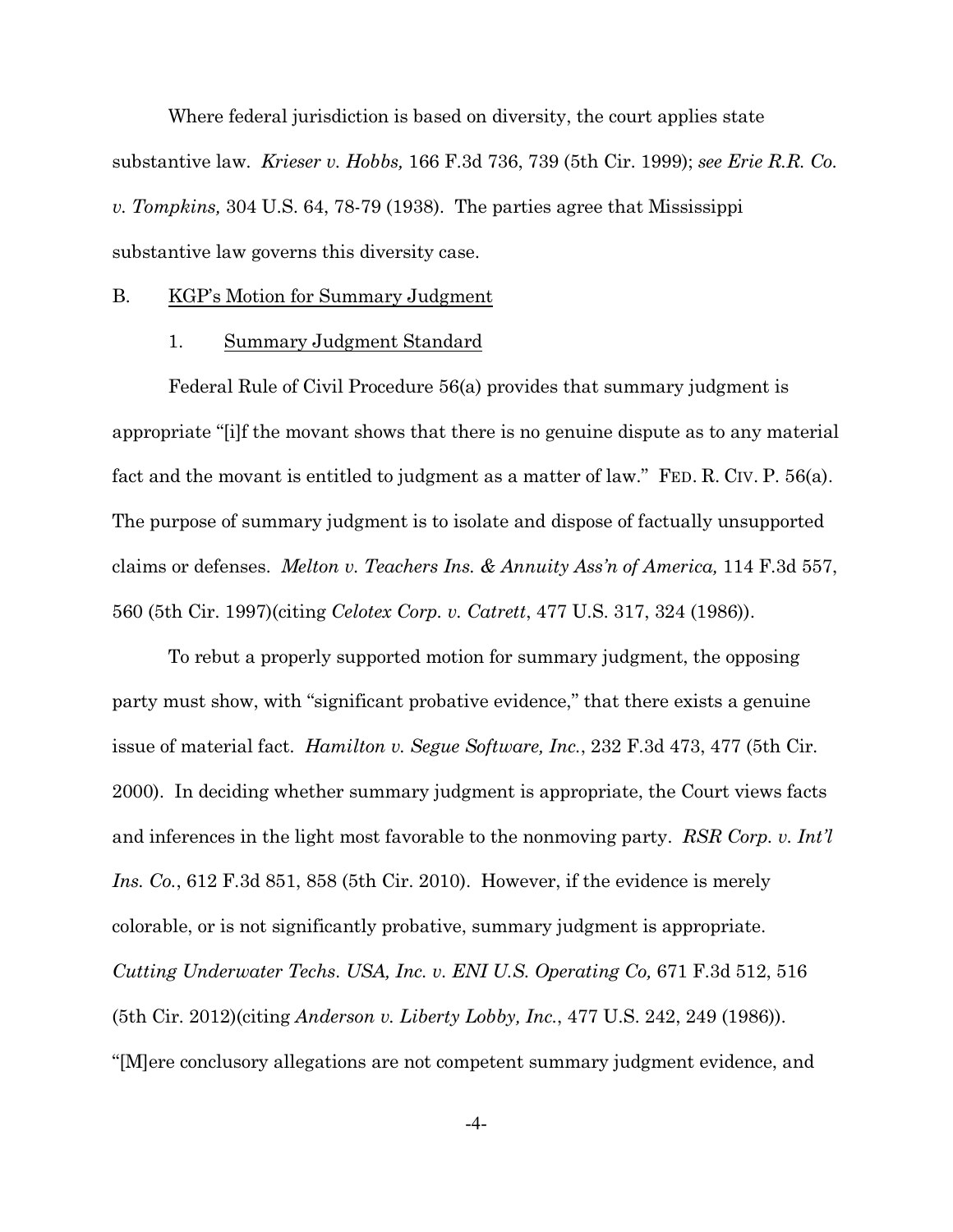such allegations are insufficient, therefore, to defeat a motion for summary judgment." *Eason v. Thaler*, 73 F.3d 1322, 1325 (5th Cir. 1996).

"There is no material fact issue unless the evidence is such that a reasonable jury could return a verdict for the nonmoving party." *RSR Corp.*, 612 F.3d at 858. "A fact is 'material' if its resolution in favor of one party might affect the outcome of the lawsuit under governing law. An issue is 'genuine' if the evidence is sufficient for a reasonable jury to return a verdict for the nonmoving party." *Hamilton*, 232 F.3d at 477 (citing *Anderson*, 477 U.S. at 248). "The court has no duty to search the record for material fact issues." *RSR Corp.*, 612 F.3d at 858. "Rather, the party opposing summary judgment is required to identify specific evidence in the record and to articulate precisely how this evidence supports his claim." *Id.* 

### 2. Plaintiff's Third-Party Beneficiary Claim

Plaintiff contends that KGP was contractually obligated to enforce the provisions in its contracts with AT&T and R.A. Robinson that its subcontractors maintain automobile insurance with at least a \$1,000,000.00 limit per accident. Pl.'s Sec. Am. Compl. [114] at p. 5. She alleges that she was damaged as a result of KGP's purported breach of those contracts, and seeks recovery as a third-party beneficiary. *Id.* at pp. 5-6.

Under Mississippi law, "[t]hird-party-beneficiary status arises from the terms of the contract." *Simmons Housing, Inc. v. Shelton ex rel. Shelton,* 36 So. 3d 1283, 1286 (Miss. 2010). One who is not a party to a contract "cannot maintain an action upon [the] contract merely because he would receive a benefit from its performance or

-5-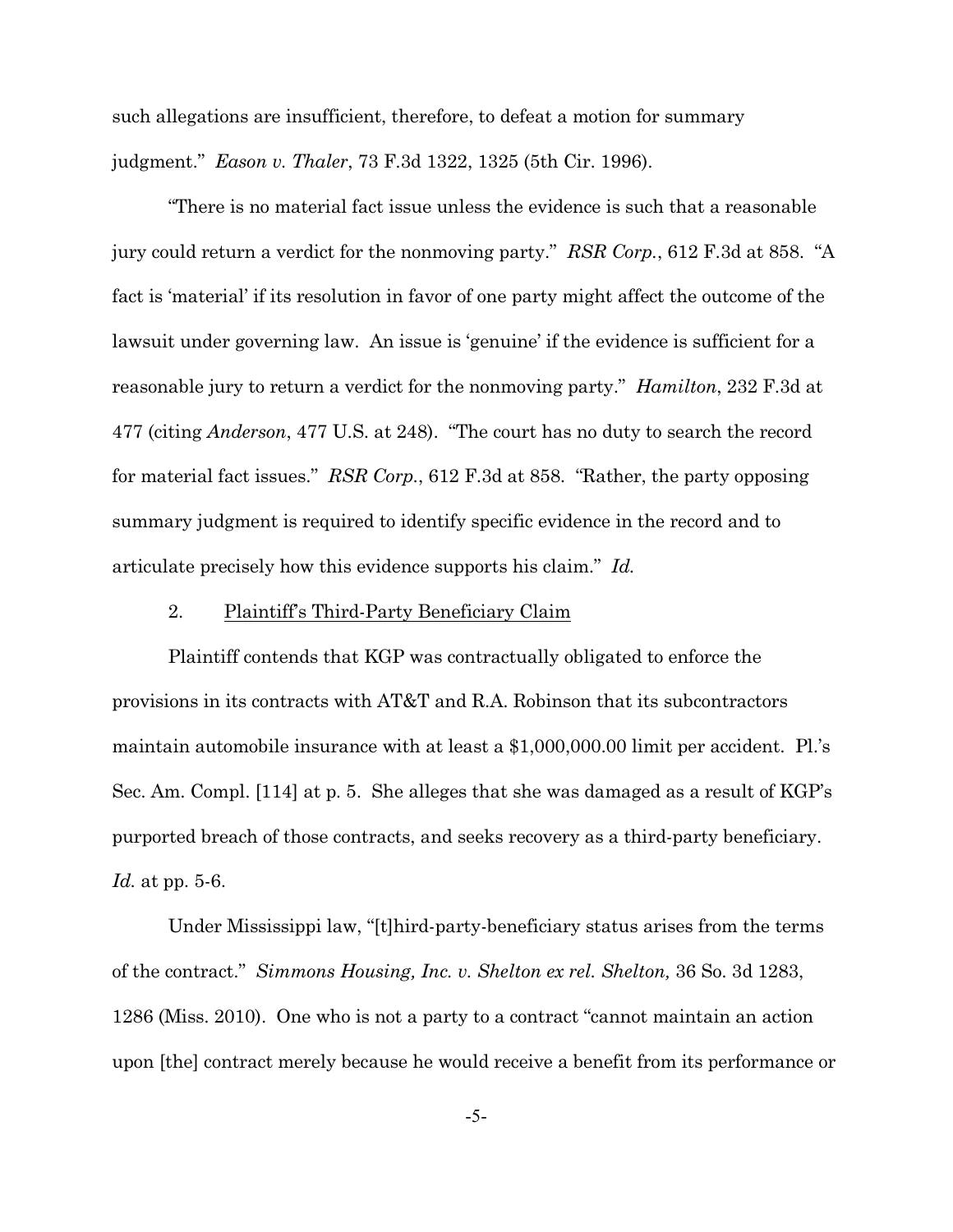because he is injured by a breach thereof." *Hartford Acc. Indem. Co. v. Hewes,* 199 So.

93, 95 (Miss. 1940); *see U.S. for Use of Control Systems, Inc. v. Arundel Corp.,* 896

F.2d 143, 146 (5th Cir. 1990)(interpreting Mississippi law). He may only recover as a

third-party beneficiary when the provision which is alleged to have been breached

was placed in the contract "directly or primarily for his benefit." *Hewes,* 199 So. at 95*.*

A non-party to the contract who is "only indirectly and incidentally benefitted by its

performance cannot recover for a breach thereof." *Id.* 

In *Yazoo & M.V.R. Co. v. Sideboard,* the Mississippi Supreme Court held that a third party may recover directly on a contract to which he is not a party

> (1) when the terms of the contract are expressly broadenough to include the third party either by name as one of a specified class, and (2) the said third party was evidently within the intent of the terms so used, the said third party will be within its benefits, if (3) the promisee had, in fact, a substantial and articulate interest in the welfare of the said third party in respect to the subject of the contract.

133 So. 669, 671 (Miss. 1931).

In *Mississippi High School Activities Ass'n v. Farris,* a high school baseball team was placed on probation by the Mississippi High School Activities Association (MHSAA), and prevented from competing in a state tournament. 501 So. 2d 393, 394- 95 (Miss. 1987). Team members sued MHSAA, alleging that they were third-party beneficiaries to a contract between MHSAA and their school, which required a hearing before levying sanctions. *Id.* at 395-96. The Mississippi Supreme Court found that the hearing provision in the contract directly benefitted the school, and while the students also received benefits, these were more incidental than direct. *Id.*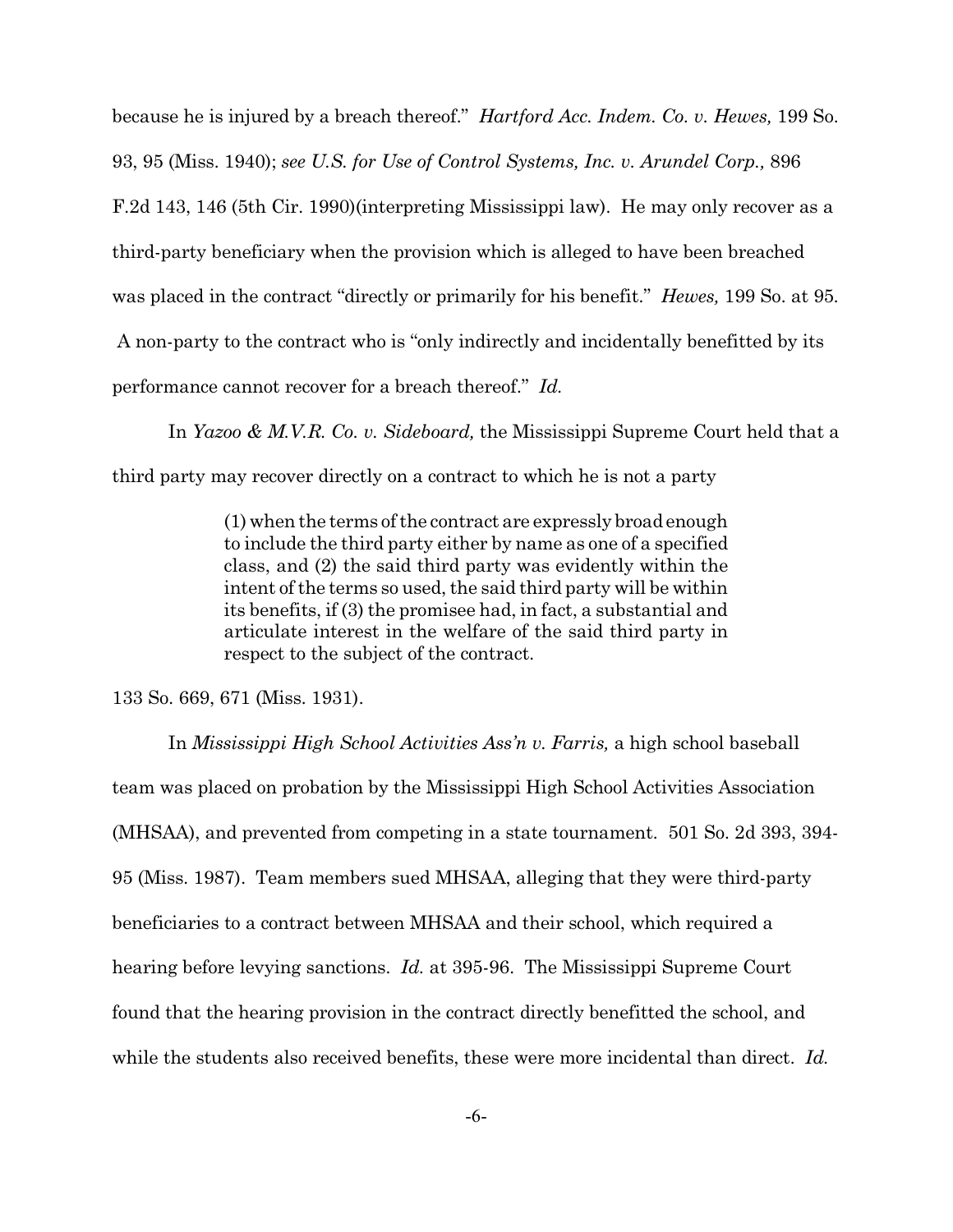at 396.

In *Chic Creations of Bonita Lakes Mall v. Doleac Elec. Co.*, subcontractors and materialmen alleged that they were third-party beneficiaries to a lease agreement between a mall developer and store tenant, which required the tenant to provide a performance bond for store construction. 791 So. 2d 254, 258-59 (Miss. Ct. App. 2000). The tenant did not secure a performance bond, and the subcontractors and materialmen were not paid for their work. *Id.* at 259. They alleged that the lease's requirement of a performance bond was for the purpose of ensuring that they were paid. *Id.* The Mississippi Court of Appeals disagreed, finding that the primary purpose of the provision was to avoid the filing of liens against the mall. *Id.* The court concluded that the subcontractors and materialmen were mere incidental beneficiaries. *Id.* 

Having reviewed the contract provisions at issue, it is the opinion of the Court that the insurance requirement in KGP's contracts with AT&T and R.A. Robinson were not entered into for the primary and direct benefit of Plaintiff. The provisions were primarily intended to insulate AT&T and KGP from the acts of their subcontractors. Plaintiff has pointed to no language in the contracts which persuasively supports the conclusion that AT&T and KGP intended to assume obligations to a class of persons encompassing her by incorporating the minimum insurance requirements. To the contrary, KGP's contract with R.A. Robinson requires that KGP be named as an additional insured on R.A. Robinson's business automobile liability policies. KGP-R.A. Robinson Agreement [123-3] at p. 17. This supports

-7-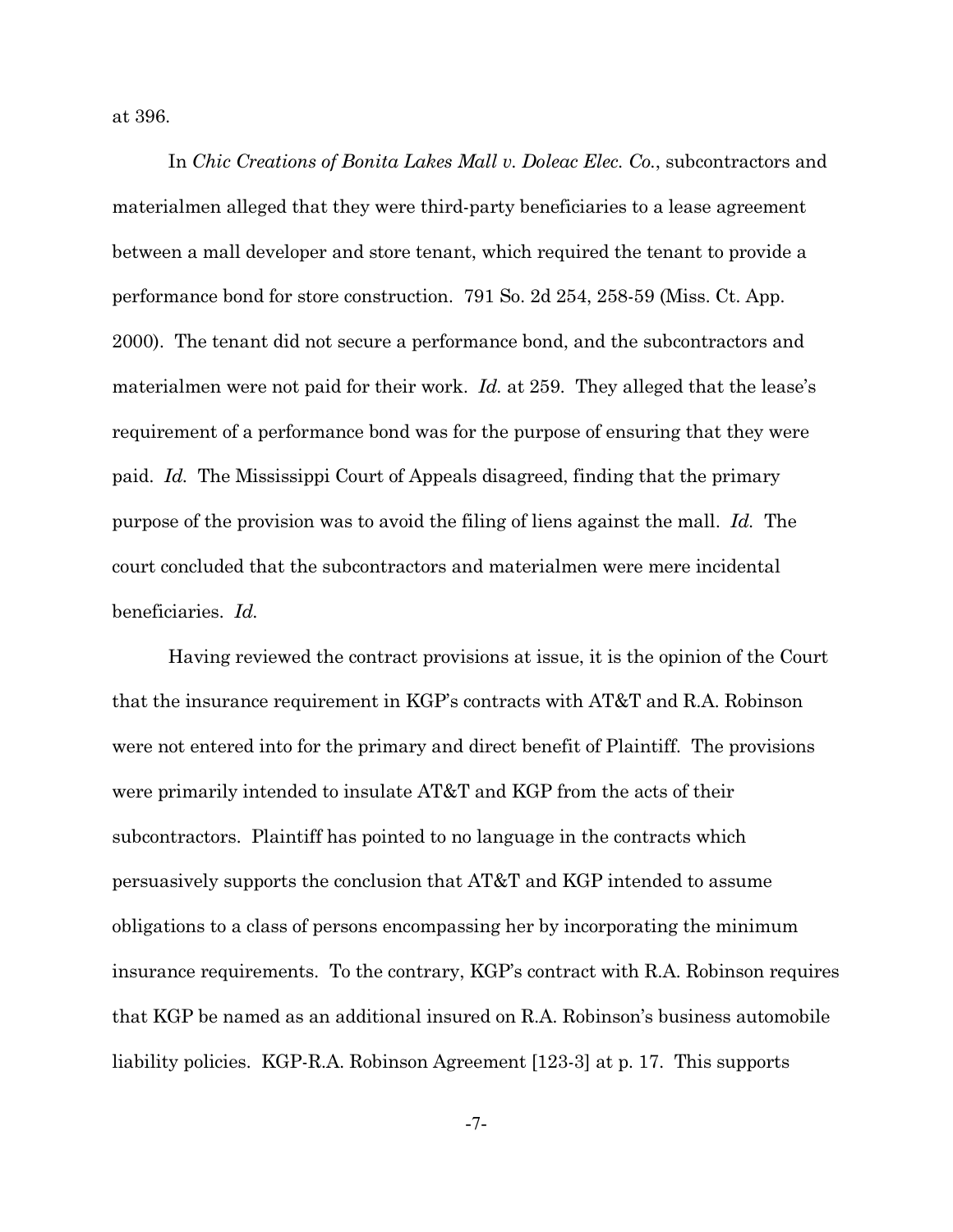KGP's argument that the minimum insurance provisions were intended for its own benefit. This contention is further supported by the contract's requirement that R.A. Robinson indemnify KGP from third-party claims resulting from the acts or omissions of R.A. Robinson. *Id.* at pp. 15-17.

In support of her position, Plaintiff has cited one Texas case addressing facts similar to those here. In *James Stewart & Co. v. Law,* 233 S.W.2d 558 (Tex. 1950), a Texas court held that a third party injured by the negligence of a subcontractor who carried no automobile insurance could recover from the general contractor for breach of a construction contract which mandated that the general contractor require its subcontractor to maintain automobile insurance. *Id.* at 561-62. The reasoning in *James*, however, is inconsistent with Mississippi law, which requires third-party beneficiary status to spring from the terms of the contract. In *James,* there was no language in the contract indicating an intent by the contracting parties to benefit third parties; however, the court presumed intent. *Id.* at 399, 401 ("[The contracting parties] must be presumed to have intended that the consequence flow from the performance of their contract.").

Other courts, on similar facts and following law akin to that in Mississippi, have rejected *James. See Hesse v. Long and Foster Real Estate, Inc.,* No. 1:11cv506, 2012 WL 1427793 (E.D. Va. 2012)(plaintiff injured in auto accident not third-party beneficiary of subcontract requiring driver to maintain minimum liability insurance); *Barney v. Unity Paving, Inc.,* 639 N.E.2d 592 (Ill. App. 1994)(bus passenger not thirdparty beneficiary of contract between city and contractors which obligated contractors

-8-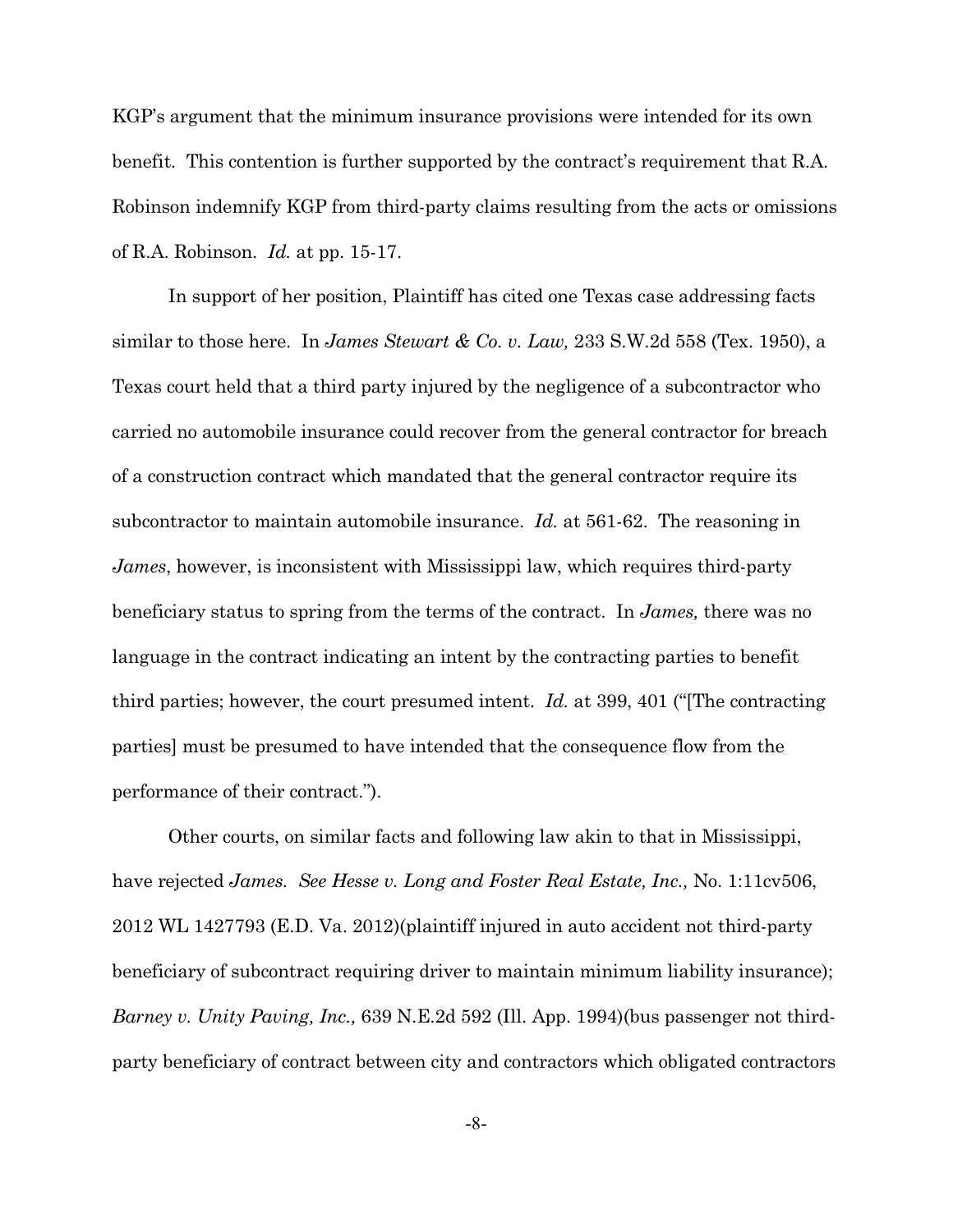to require subcontractors to have automobile insurance)("Simply because the parties may have known, expected or even intended that third parties might benefit from their agreement does not mean that the contract was intended for the *direct* benefit of others.").

While Plaintiff may have benefitted had Smith's vehicle been insured as required by KGP's contracts, the benefit to her would be incidental to the primary and direct intended benefit to AT&T and KGP of protecting themselves from claims against their subcontractors. Under Mississippi law, Plaintiff cannot maintain an action against KGP as a third-party beneficiary to its contracts with AT&T and R.A. Robinson.

#### 3. Plaintiff's *Respondeat Superior* Claim

Plaintiff also contends that KGP exercised control over the work performed by Smith and R.A. Robinson, "such that an employer-employee relationship exists" between them. Pl.'s Sec. Am. Compl. [114] at pp. 3-4. She seeks recovery from KGP under a theory of *respondeat superior. Id.* KGP contends that R.A. Robinson was an independent contractor, such that it is not liable for the actions of Smith and R.A. Robinson. KGP's Mot. for Summ. J. [123] at p. 6.

"Generally, an employer is liable for negligent acts of its employee done in the course and scope of his employment under the doctrine of *respondeat superior,* but an employer is not liable for the negligence of an independent contractor." *McKee v. Brimmer,* 39 F.3d 94, 96 (5th Cir. 1994)(interpreting Mississippi law). To determine whether one is an employee or an independent contractor, Mississippi law employs a

-9-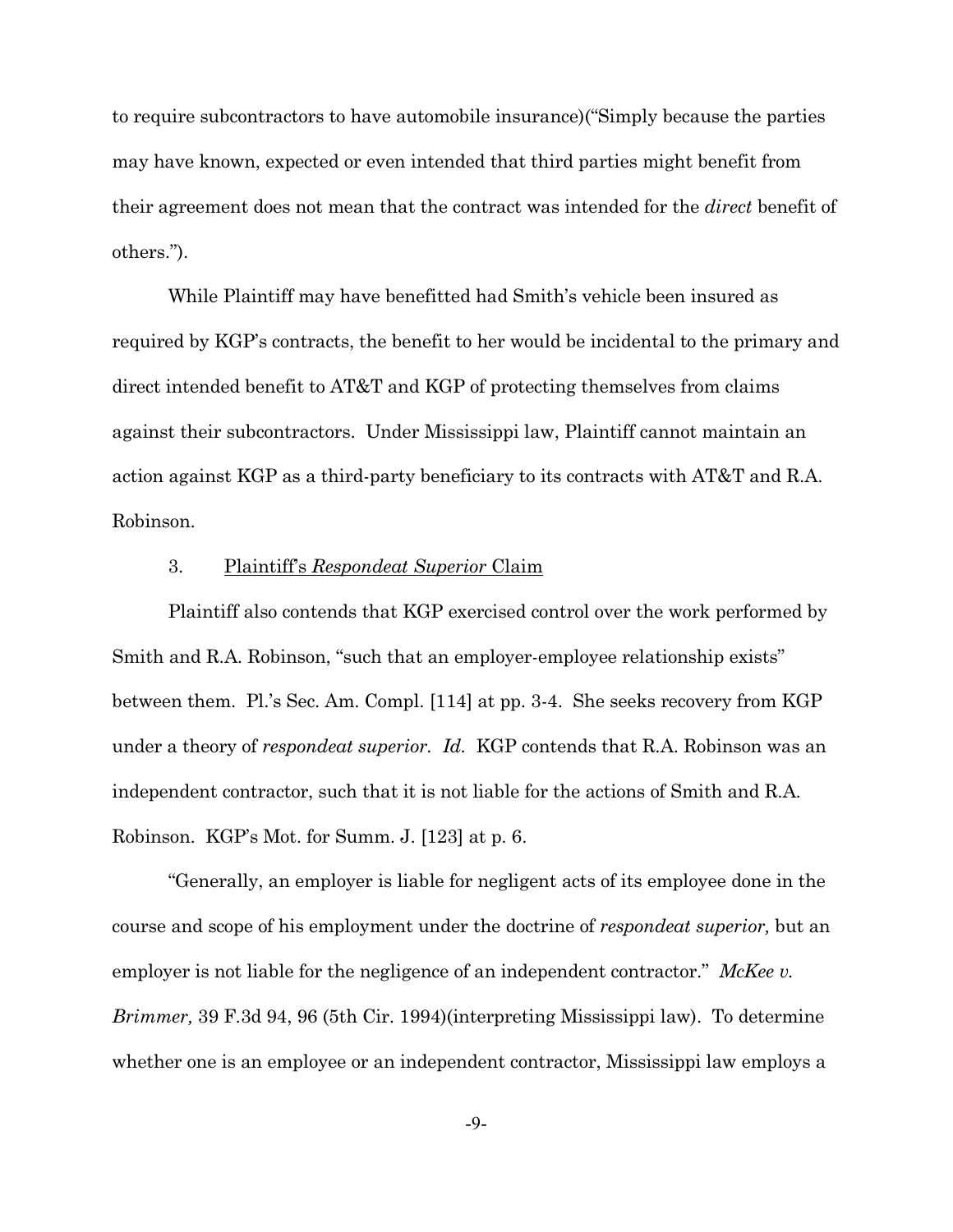non-exhaustive list of factors. *Id.* at 97; *Brinkley v. United States,* 2:05-CV-371-KS-JMR, 2006 WL 1666270, \*2 (S.D. Miss. 2006). The overarching inquiry in the factoring analysis is whether the employer exhibited the requisite amount of control over the engaged party to categorize the party as an employee. *McKee,* 39 F.3d at 96*.*  If the employer is "concerned only with the ultimate results and not the details of the work," this "point[s] to non-liability." *Fruchter v. Lynch Oil Co.,* 522 So. 2d 195, 199 (Miss. 1988). The balancing factors for determining an engaged party's status derive from *Kisner v. Jackson,* 132 So. 90 (1931), and are as follows:

> [1] [w]hether the principal masterhas the power to terminate the contract at will; [2] whether he has the power to fix the price in payment for the work, or vitally controls the manner and time of payment; [3] whether he furnishes the means and appliances for the work; [4] whether he has control of the premises; [5] whether he furnishes the materials upon which the work is done and receives the output thereof, the contractor dealing with no other person in respect to the output; [6] whether he has the right to prescribe and furnish the details of the kind and character of work to be done; [7] whether he has the right to supervise and inspect the work during the course of employment; [8] whether he has the right to direct the details of the manner in which the work is to be done; [9] whether he has the right to employ and discharge the subemployees and to fix their compensation; and [10] whether he is obliged to pay the wages of said employees.

*Richardson v. APAC-Mississippi, Inc.,* 631 So.2d 143, 148 (Miss. 1994)(citing *Kisner,*

132 So. at 91). "When the facts are undisputed, determining the type of relationship

is a legal question." *McKee,* 39 F.3d at 96 (citing *Richardson,* 631 So.2d at 152).

Before evaluating the *Kisner* factors in this case, the Court notes that the

contract between KGP and R.A. Robinson clearly identifies R.A. Robinson as an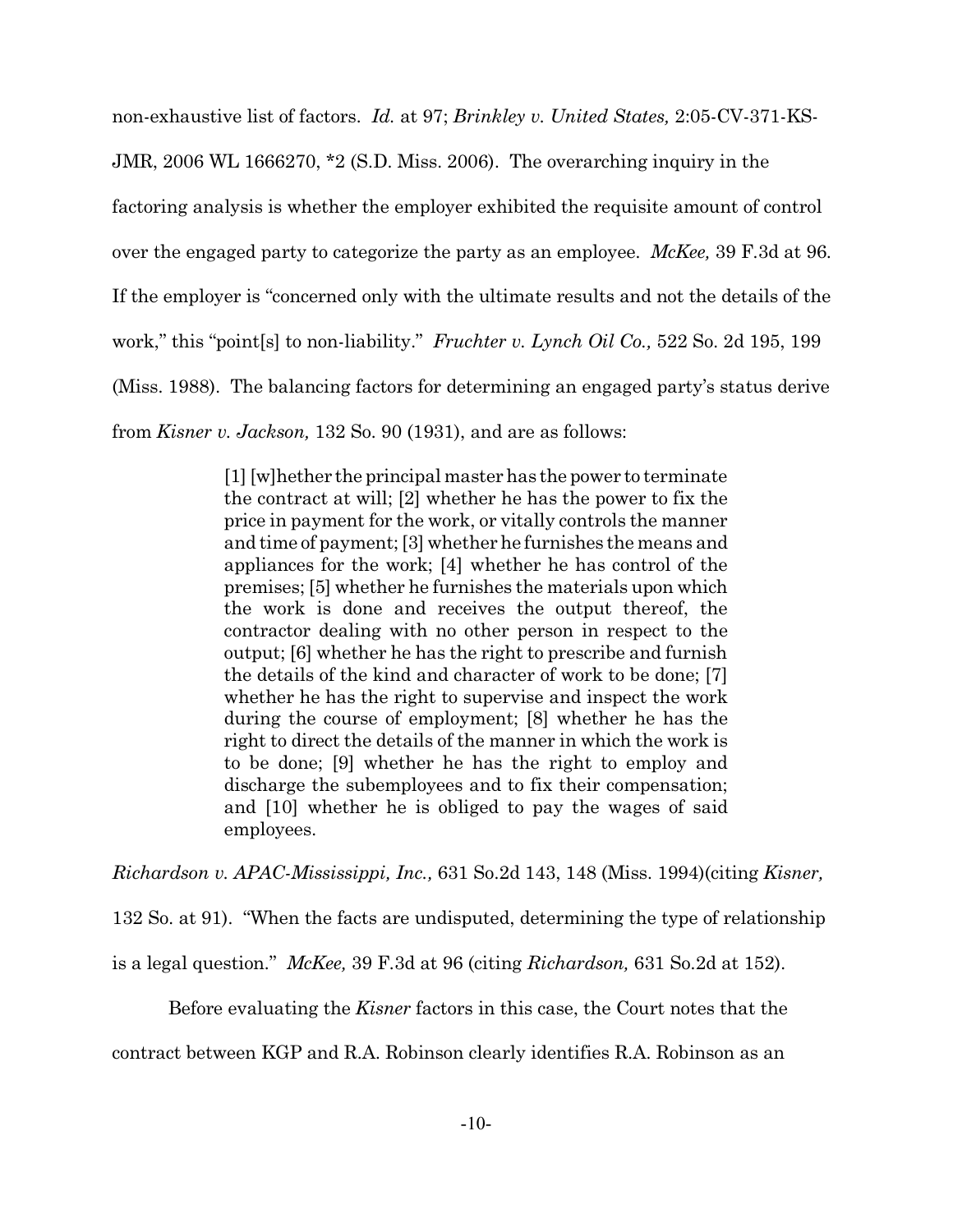independent contractor:

Subcontractor will supervise and direct completion of the Services using Subcontractor's best skill and attention. Subcontractor will be solely responsible for, and will have control over, construction, means, methods, techniques, sequences and procedures and for coordinating all portions of the Services under the SOW[Scope of Work], unless the SOW specifies otherwise.

KGP-R.A. Robinson Agreement [123-3] at p. 4. The Court, however, is not confined to the terms of the contract in determining whether R.A. Robinson was an employee or an independent contractor. *McKee,* 39 F.3d at 98 ("[A]n employer will not be allowed to escape liability by drafting a contract which labels its employee an independent contractor . . . ."). The Court must consider "the actual conduct of the parties in reaching a conclusion as to the relationship of the parties." *Brinkley,* 2006 WL 1666270 at \*3.

Plaintiff concedes that *Kisner* factors three and ten weigh in favor of KGP. Pl.'s Resp. [126] at pp. 6-8. R.A. Robinson furnished the means and appliances for work, and KGP did not pay the wages of R.A. Robinson's employees. *Id.* KGP concedes that factor one weighs in favor of Plaintiff. KGP's Memo in Supp. of Summ. J. [124] at p. 12. KGP had the power to terminate its agreement with R.A. Robinson. *Id.* The Court will focus its inquiry on the remaining *Kisner* factors.

## i. Factor Two: Whether KGP had the Power to Fix the Price in Payment for the Work, or Vitally Controlled the Manner and Time of Payment

R.A. Robinson submitted a bid for the job, and KGP could accept or deny the bid. Bid and Acceptance of Bid Documents [123-13][123-14], Exs. M and N to KGP's Mot. for Summ. J. [123]; Dep. of Ira Robinson [125-3] at p. 44, Ex. C to Pl.'s Resp.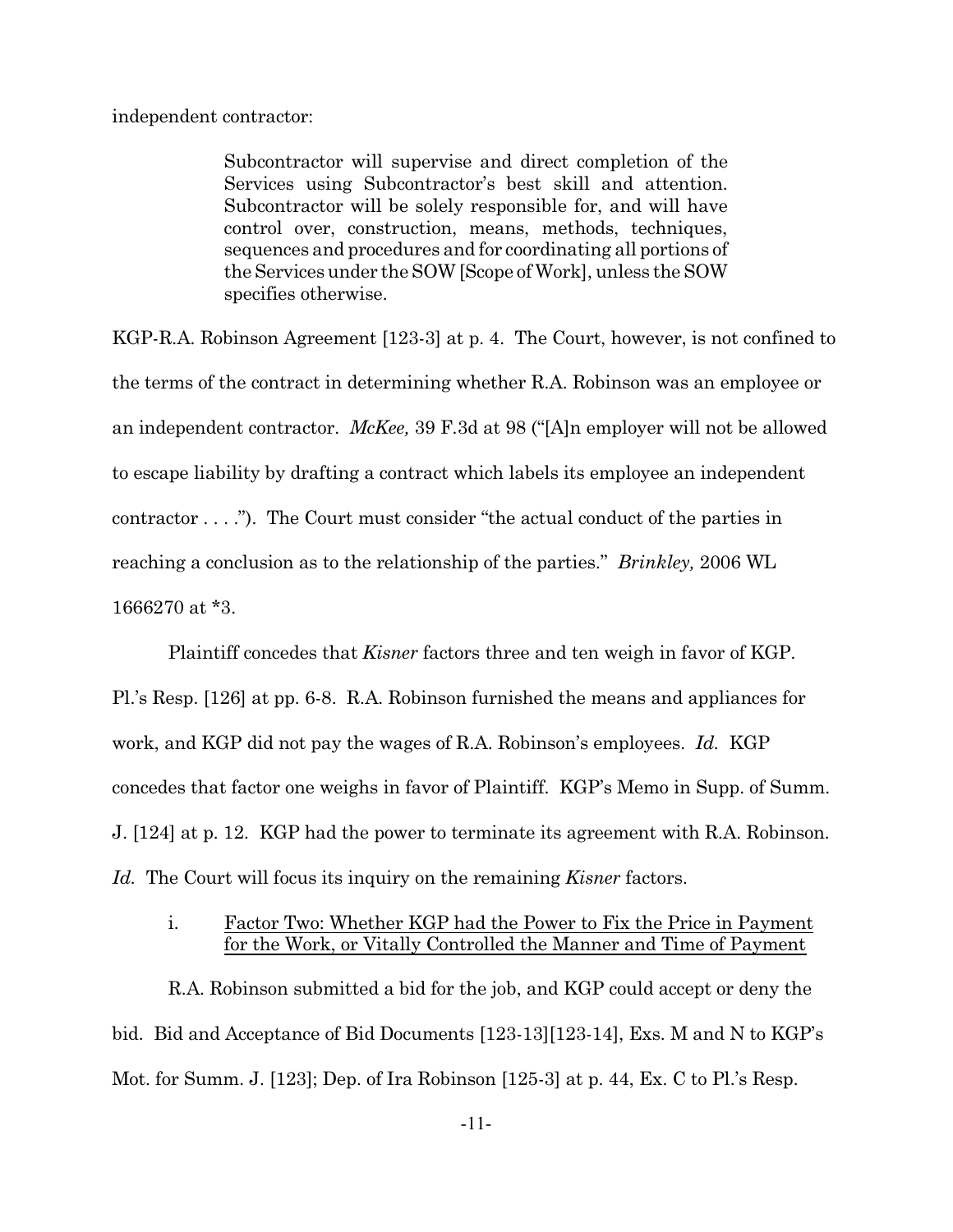[125]. R.A. Robinson determined what it would bid, and therefore it controlled the price that would be paid. This factor weighs in favor of R.A. Robinson being an independent contractor. *See Stewart v. Lofton Timber Co., LLC,* 943 So. 2d 729, 733 (Miss. Ct. App. 2006).

### ii. Factor Four: Whether KGP had Control Over the Premises

Though KGP assigned R.A. Robinson to certain job sites, the job sites were not controlled by KGP because they were owned by AT&T. Pl.'s Resp. [126] at p. 6. This factor weighs in favor of R.A. Robinson being an independent contractor. *See Parmenter v. J&B Enterprises, Inc.,* No. 2010-CA-01251-COA, 2012 WL 539949, \*5 (Miss. Ct. App. 2012); *Walker v. McClendon Carpet Servs., Inc.,* 952 So. 2d 1008, 1010 (Miss. Ct. App. 2006).

## iii. Factor Five: Whether KGP Furnished the Materials Upon Which the Work Was Done and Dealt with No Other with Respect to the Output

KGP provided materials to R.A. Robinson such as piping, pre-set concrete slabs, and U-verse cabinets. Dep. of Joshua Jones [123-8] at pp. 22, 25, Ex. H to KGP's Mot. for Summ. J. [123]; Dep. of Kenneth Jones [123-9] at p. 19, Ex. I to KGP's Mot. for Summ. J. [123]; Dep. of Walter Smith [125-7] at pp. 22, 25, Ex. G to Pl.'s Resp. [125]. R.A. Robinson provided some of its own materials. Dep. of Walter Smith [125-5] at p. 7, Ex. E to Pl.'s Resp. [125]. AT&T installed further components, such as fiber optic cables to the U-verse cabinets, after R.A. Robinson completed its work. Dep. of Ira Robinson [123-10] at pp. 7-8, 48; Dep. of Walter Smith [125-5] at p. 19. Therefore, KGP did not receive a finished product from R.A. Robinson. The fact that KGP provided some materials to R.A. Robinson demonstrates some control by KGP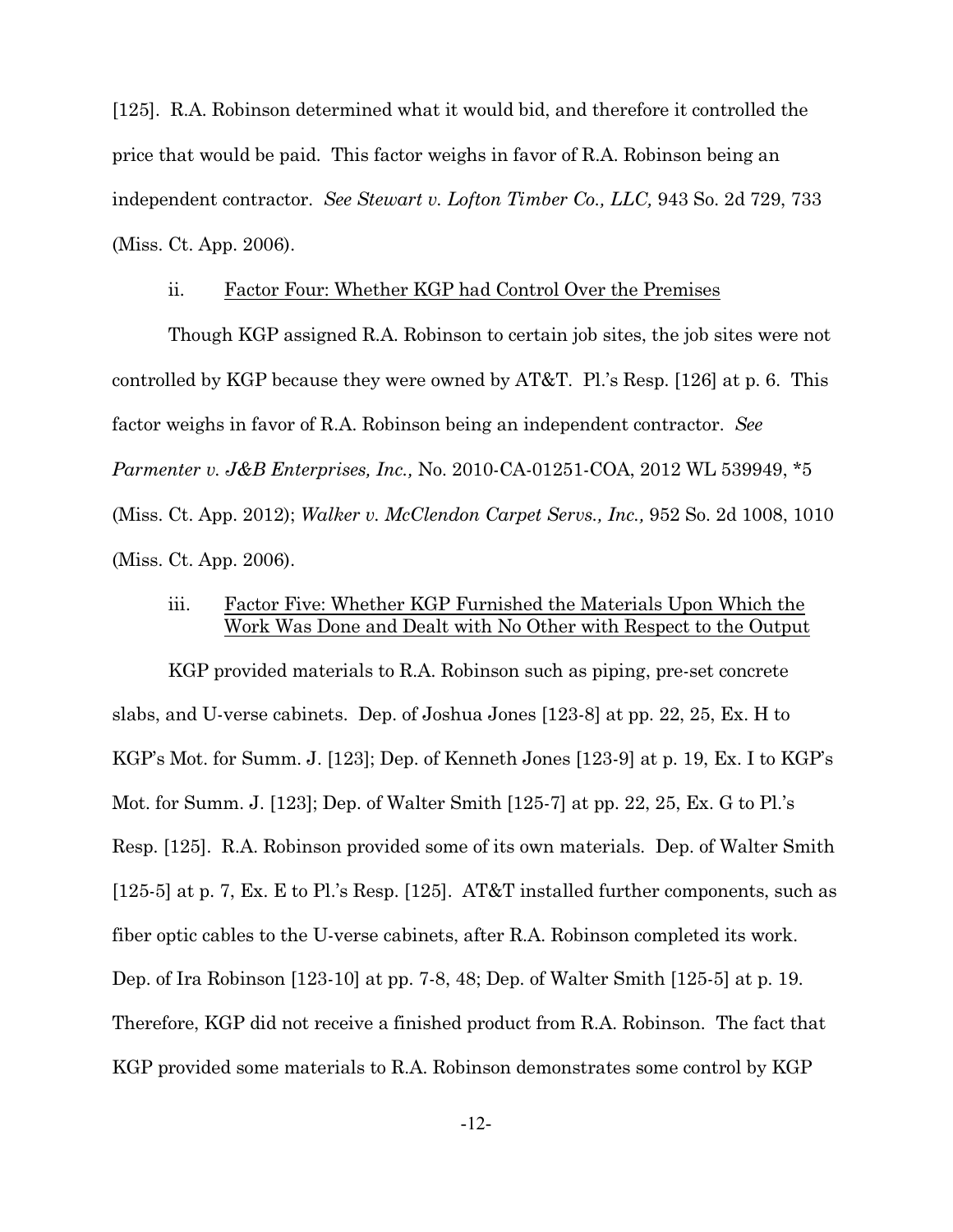over R.A. Robinson. The fact that KGP did not receive a finished product from R.A. Robinson weighs in favor of R.A. Robinson being an independent contractor.

iv. Factor Six: Whether KGP had the Right to Prescribe and Furnish the Details of the Kind and Character of Work to be Done

AT&T provided the specifications for the job to KGP. Dep. of Ron Standifer [123-6] at p. 5. KGP then supplied R.A. Robinson with blueprints and a job information packet containing specific details about installation and, on occasion, a photo and map to the job site. *Id.* at pp. 12-13; Dep. of Joshua Jones [123-8] at pp. 13, 16, 23; Dep. of Ira Robinson [125-3] at p. 44. The documents provided to R.A. Robinson showed where pipes, slabs, fiber optic cables, and U-Verse cabinets were to be placed, and specified the depth of installation. Dep. of Ron Standifer [123-6] at pp. 12-13; Dep. of Joshua Jones [123-8] at pp. 8, 23-24. KGP imposed a start and completion date for R.A. Robinson's work. Dep. of Ron Standifer [123-6] at p. 13; Dep. of Joshua Jones [123-8] at pp. 23-24. This factor weighs in favor of R.A. Robinson being an employee.

v. Factor 7: Whether KGP had the Right to Supervise and Inspect the Work During the Course of Employment

KGP inspected R.A. Robinson's work after it was completed to verify that the job was performed according to specifications. Dep. of Ron Standifer [123-6] at pp. 5- 6; Dep. of Joshua Jones [123-8] at pp. 8-9; Dep. of Ira Robinson [123-10] at pp. 8, 47. AT&T and KGP then jointly inspected R.A. Robinson's work. Pl.'s Resp. [126] at p. 7; Dep. of Ron Standifer [123-6] at pp. 6, 11. KGP did not supervise R.A. Robinson's work during the job. Dep. of Joshua Jones [123-8] at pp. 8-9, 21-22; Dep. of Kenneth Jones [123-9] at pp. 20-21. R.A. Robinson's own supervisors oversaw their employees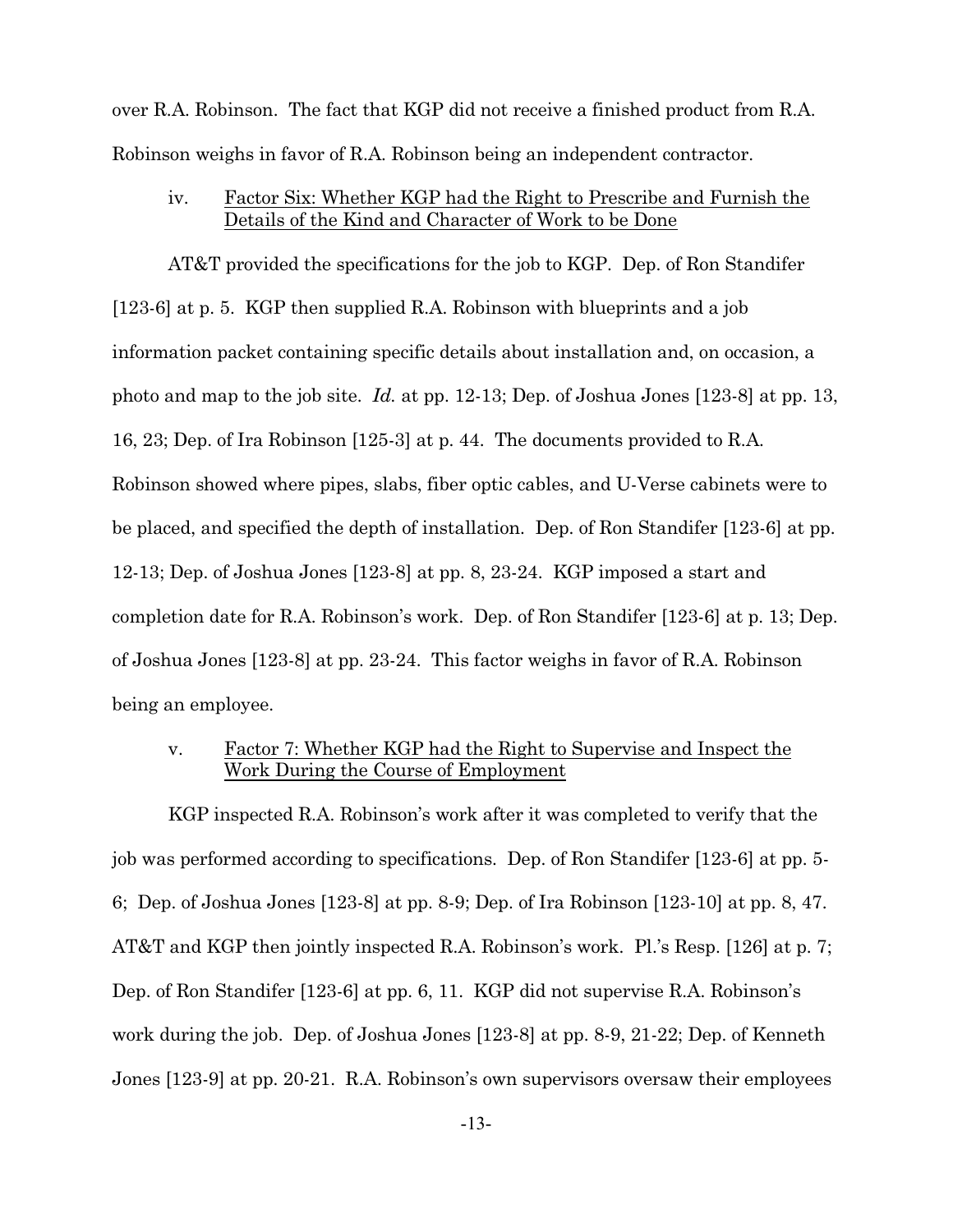during the work. Dep. of Kenneth Jones [123-9] at pp. 8-9, 20-21; Dep. of Ira Robinson [123-10] at p. 8; Dep. of Walter Smith [125-5] at p. 7; Dep. of Joshua Jones [123-8] at pp. 8, 23. R.A. Robinson employees did not report to KGP supervisors. Dep. of Joshua Jones [123-8] at pp. 21-23; Dep. of Kenneth Jones [123-9] at p. 21; Dep. of Walter Smith [125-5] at p. 8. This factor weighs in favor of R.A. Robinson being an independent contractor.

## vi. Factor 8: Whether KGP Had the Right to Direct the Details of the Manner in Which the Work Was to be Done

KGP did not dictate the construction methods used by R.A. Robinson to perform their assigned tasks. Dep. of Ron Standifer [123-6] at p. 13; Dep. of Joshua Jones [123-8] at pp. 23-24. Nor did KGP prescribe the type of tools or vehicles R.A. Robinson utilized on the job. Dep. of Ron Standifer [123-6] at pp. 13-14. It did not dictate how many employees R.A. Robinson used on the job, or control the hours that R.A. Robinson worked at the job sites. Dep. of Ron Standifer [123-6] at pp. 13-14; Dep. of Joshua Jones [123-8] at p. 23. KGP did not train R.A. Robinson's employees. Dep. of Joshua Jones [123-8] at p. 24; Dep. of Kenneth Jones [123-9] at p. 21. R.A. Robinson was responsible for maintenance and upkeep of its own equipment, and paid its own operating expenses. Dep. of Ira Robinson [123-10] at p. 19; Dep. of Ira Robinson [125-3] at p. 43; Dep. of Walter Smith [125-5] at p. 7.

R.A. Robinson managed its day-to-day operations and performed the work specified with minimal oversight. Dep. of Walter Smith [123-7] at p. 22; Dep. of Ron Standifer [123-6] at p. 5. R.A. Robinson employees were given KGP's phone number and could call KGP if they had questions about their instructions, proposed a change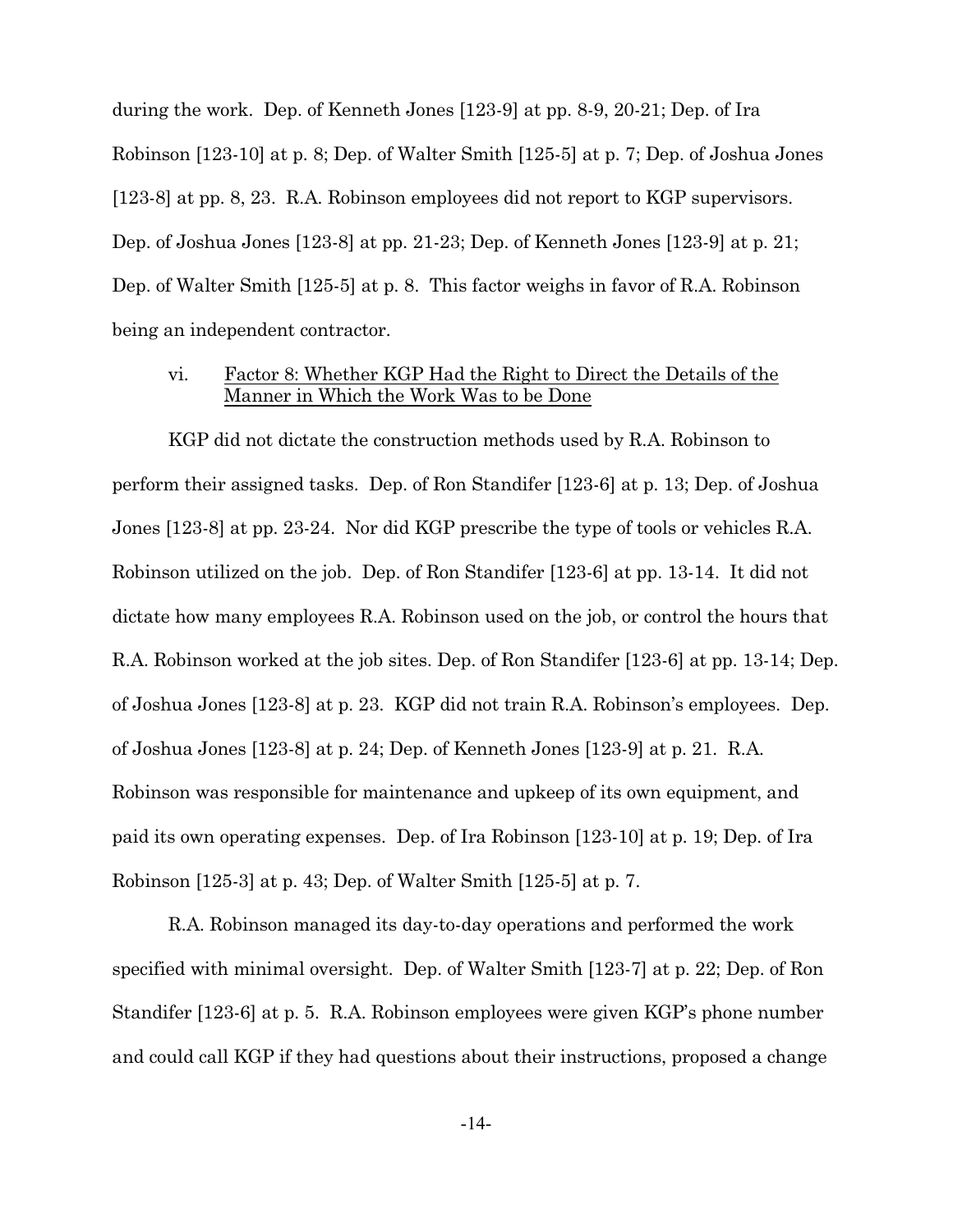to the blueprints, or needed directions to the job site. Dep. of Ron Standifer [123-6] at pp. 10-11; Dep. of Walter Smith [123-7] at p. 22; Dep. of Joshua Jones [123-8] at p. 13. Occasionally, KGP would visit the job site to see how work was progressing. Dep. of Walter Smith [123-7] at p. 22. Smith testified that he contacted KGP supervisors approximately three or four times a month regarding problems he encountered with the specifications in the blueprints and his proposed changes. *Id.*

This factor weighs in favor of R.A. Robinson being an independent contractor. While KGP imposed specific requirements for the job on R.A. Robinson, R.A. Robinson managed its own day-to-day operations in performing the work. *See Parmenter,* 2012 WL 539949 at \*5; *Allen v. Choice Hotels Intern.,* 942 So. 2d 817, 821 (Miss. Ct. App. 2006)(hotel not employee of franchisor despite franchisor imposing many specific requirements upon hotel); *McCrary v. Wade,* 861 So. 2d 358, 361 (Miss. Ct. App. 2003).

## vii. Factor 9: Whether KGP Had the Right to Employ and Discharge the Subemployees and to Fix Their Compensation

Under the terms of their agreement, KGP could require R.A. Robinson to remove its employees from the job site. KGP-R.A. Robinson Agreement [123-3] at p. 11. Generally, however, R.A. Robinson hired and fired its own employees. Pl.'s Resp. [126] at p. 7; Dep. of Ron Standifer [123-6] at p. 14; Dep. of Joshua Jones [123-8] at p. 21. It also determined its employees' compensation. Pl.'s Resp. [126] at p. 7.This factor weighs in favor of R.A. Robinson being an independent contractor. *See Parmenter,* 2012 WL 539949 at \*5; *Stewart,* 943 So. 2d at 734; *Allen,* 942 So. 2d at 821.